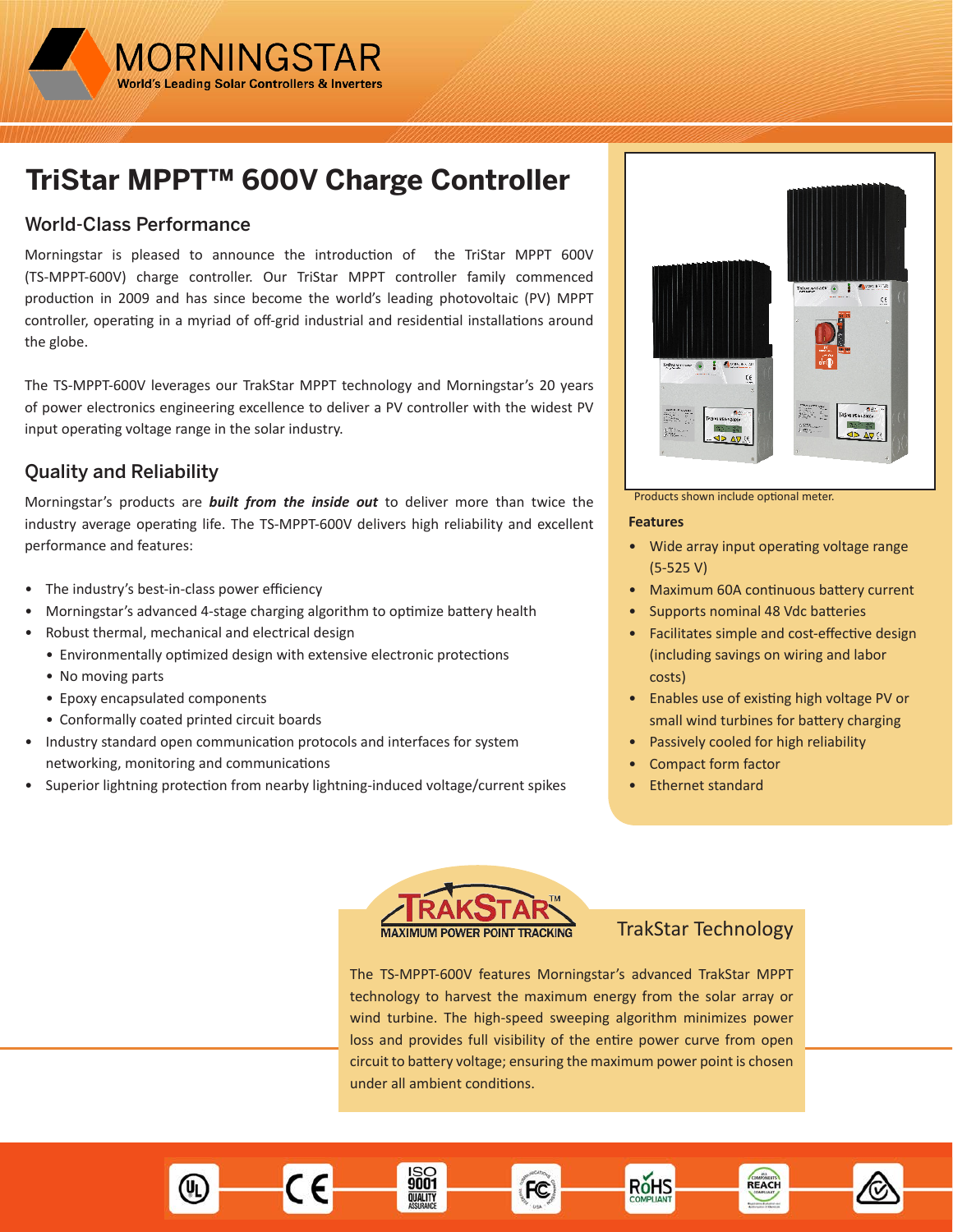### Communications

Morningstar's TriStar MPPT 600V charge controller is the only 600-volt PV controller to offer open communication protocols and true Ethernet-enabled functionality.

The TS-MPPT-600V uses reliable, pre-established industry standard open communication protocols and interfaces to help reduce operational costs and to increase integration efficiencies. As a result, there are neither proprietary network hardware nor software compatibility issues to resolve nor requirements for external gateways. This enables developers to use proven and readily available code to speed development time and to decrease costs.

- Protocols: Supports Morningstar MeterBus™, MODBUS™ RTU and MODBUS TCP/IP™, HTTP, SNMP v2 (for system networking and monitoring) and SMTP
- Communication Ports / Interfaces: Ethernet, EIA-485, RS-232 and MeterBus (for flexible communications)
- Data Logging

### Parallel Operation\*

The TS-MPPT-600V was engineered to support parallel operation. Up to four TS-MPPT-600V controllers may be used in parallel to manage charging from a single solar or wind input. This enables the use of up to 15kWp\*\* of high voltage PV or wind for back-up power during a grid outage.

### Optimized Battery Health

Morningstar designed the TS-MPPT-600V's battery charging process to deliver long battery life and excellent system performance.

### Simplified Installation and Use

The TS-MPPT-600V is built for easy installation, setup and use. Self-diagnostics and electronic error protections make installation easier and minimize the chances of installation errors and system faults. It is also equipped with 8 adjustable switches to make system setup and configuration simple. The TS-MPPT-600V's simplified installation and usability benefits include:

- Easy series installation
- No combiners required
- Wire cost savings
- Supports the use of small wire diameter
- Supports long wire runs

\* Coming Soon

\*\* Based on System Load Size

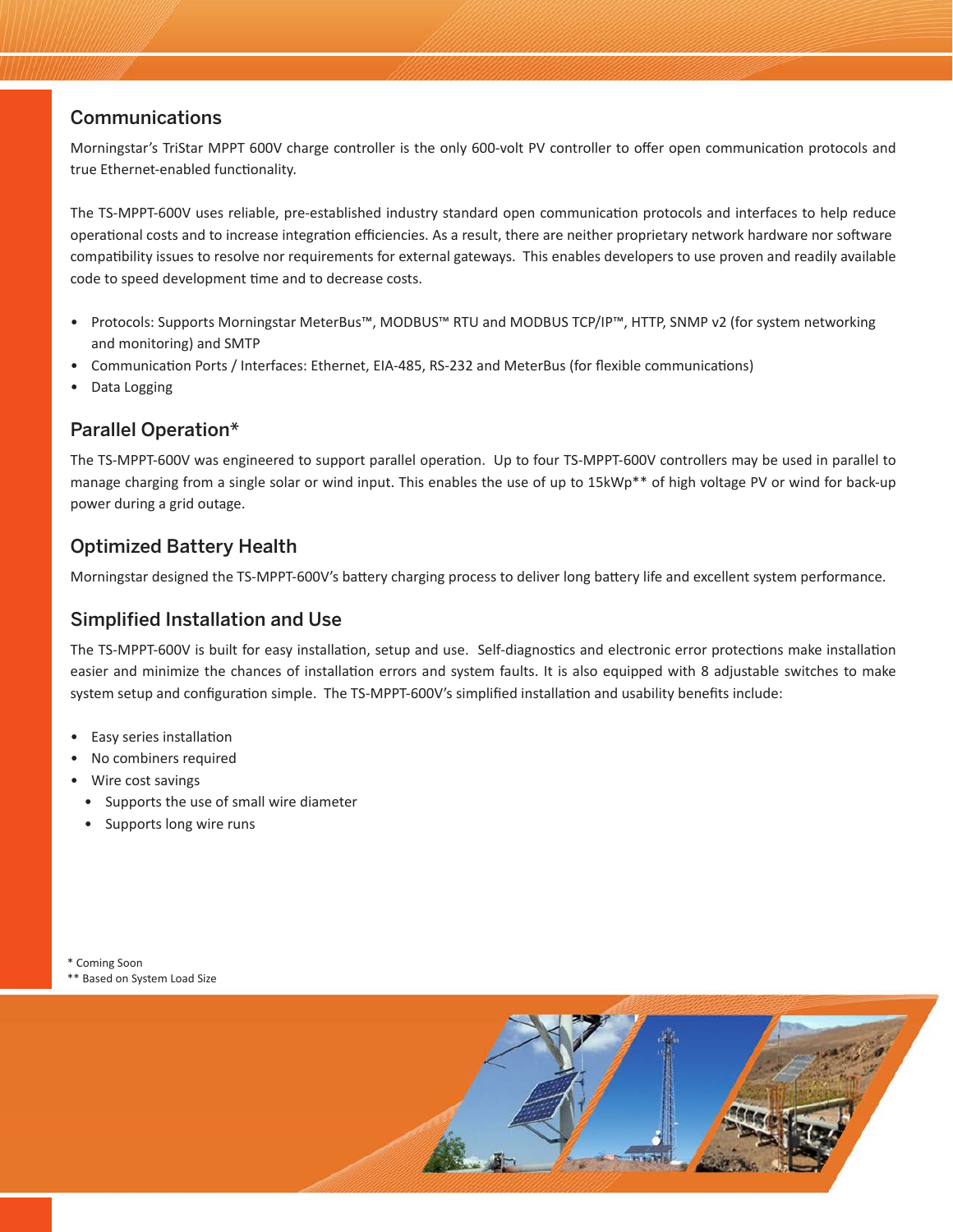

Morningstar's TriStar MPPT 600V charge controller is available with and without a DC Disconnect Box. Model TS-MPPT-60-600V-48-DB includes a compact on-board DC Disconnect Box, which helps to save on installation time and cost. The DC Disconnect Box enables the TriStar MPPT 600V charge controller to be used in either positively-grounded or negatively-grounded PV systems. The DC Disconnect Box includes the following features:

- PV Disconnect Switch
- Battery Disconnect Breaker (Positive pole battery breaker)
- Four (4) Bus Bars (One for each: PV +/-, Battery +/-)
- Two (2) Standard 35mm DIN Rails
- High-Low Voltage Barrier (Internal barriers between the high voltage PV and low voltage battery wiring)

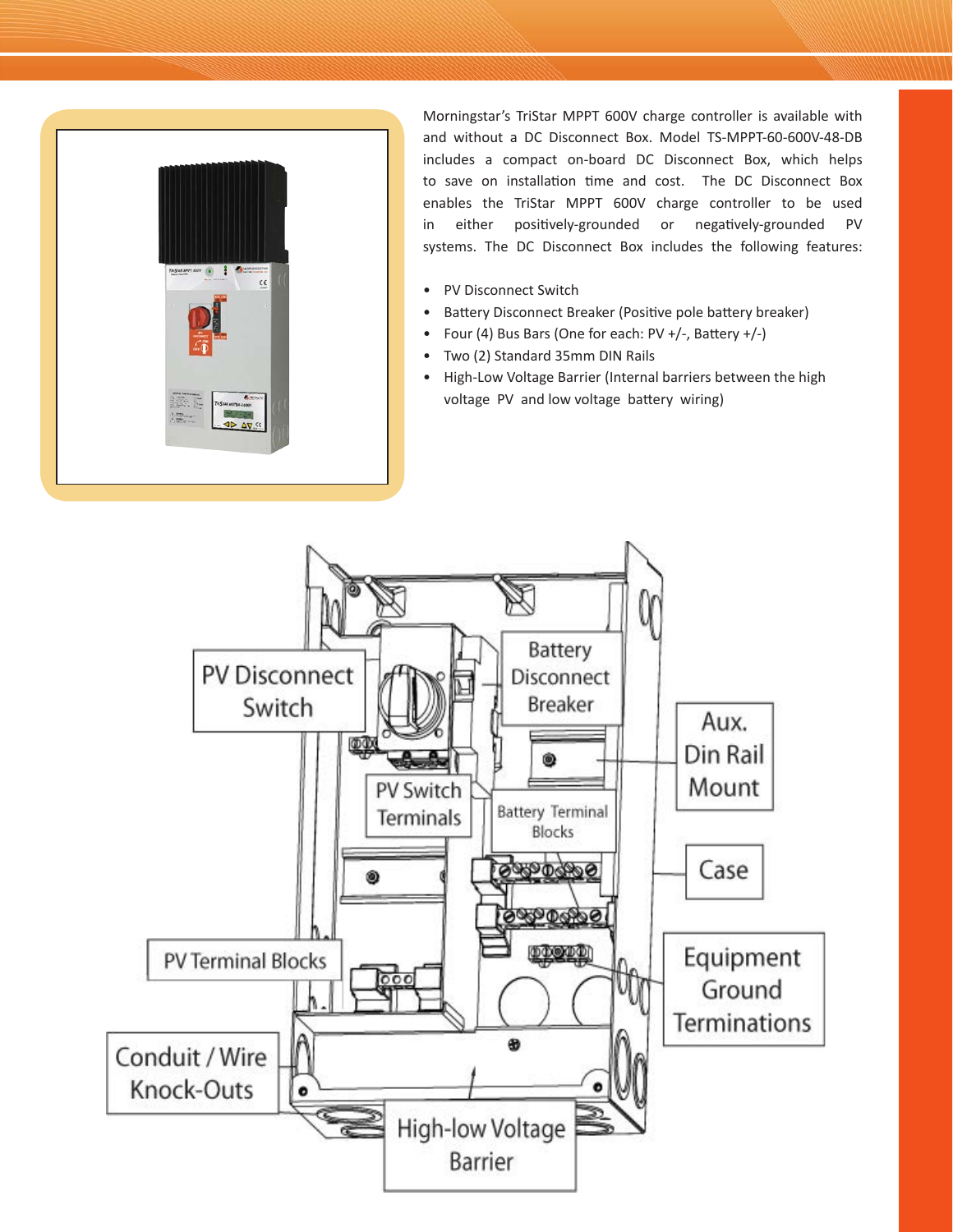#### Innovation

Morningstar's TriStar MPPT 600V charge controller is the ideal choice for residential, industrial and small commercial installations. It offers a highly efficient power path for charging batteries with high-voltage strings, thin film and other grid-tie PV modules. The TS-MPPT-600V uses advanced power electronics to efficiently match up to 600 Voc PV to 48 Vdc battery systems. TS-MPPT-600V controller's high voltage capability and flexible design enable several application scenarios including:

- Off-grid PV systems greater than 150 Voc with long wire runs from the array to the controller
- New installation grid-tie PV systems with battery back-up
- Retrofitting string PV inverter systems to later add battery back-up without changing the PV array configuration
- Battery-based Wind systems

# Off-grid PV systems greater than 150 Voc with long wire runs



TS-MPPT-600V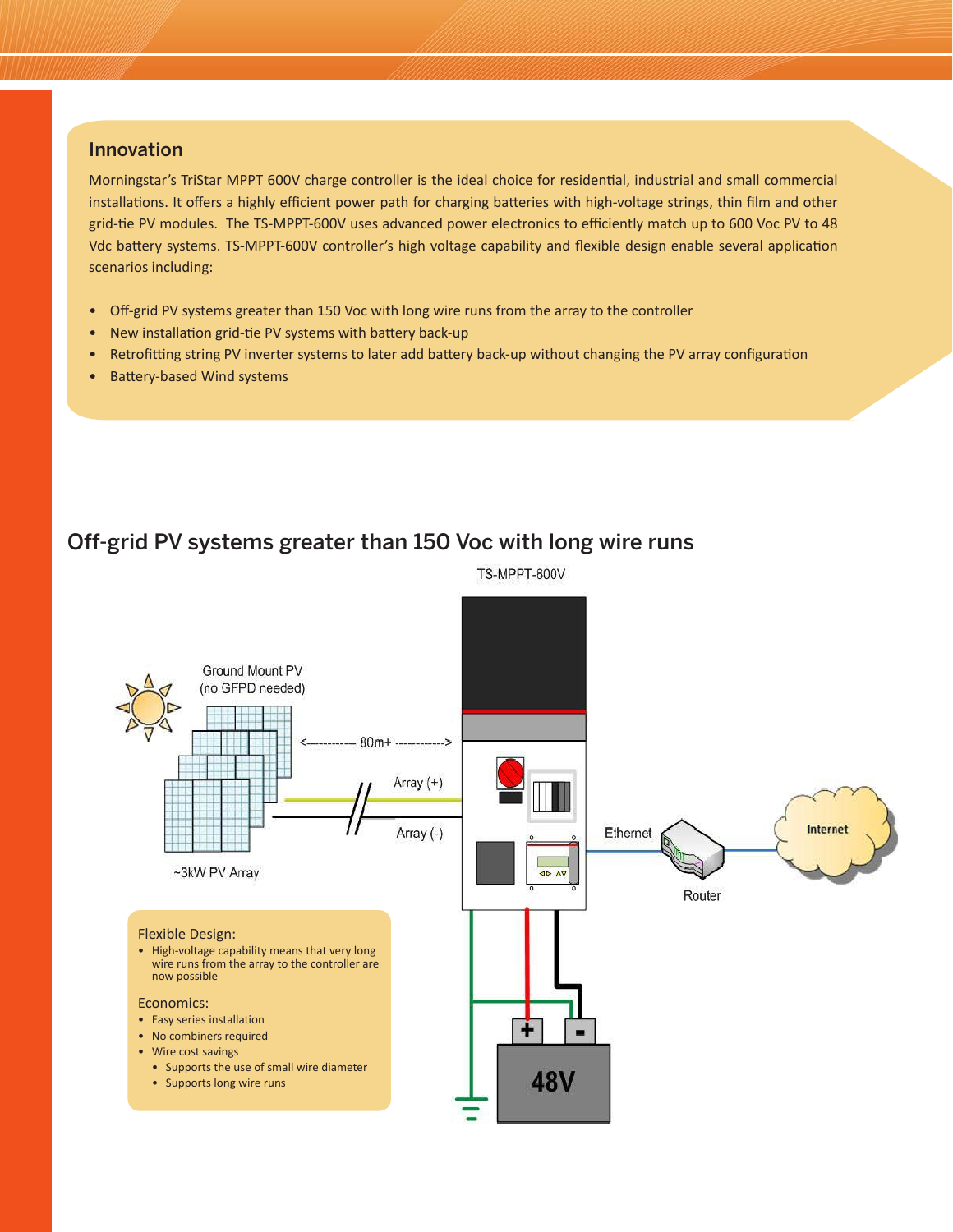# New installation grid-tie PV systems with battery back-up



Retrofitting string inverter PV systems to later add battery back-up without changing the PV array configuration

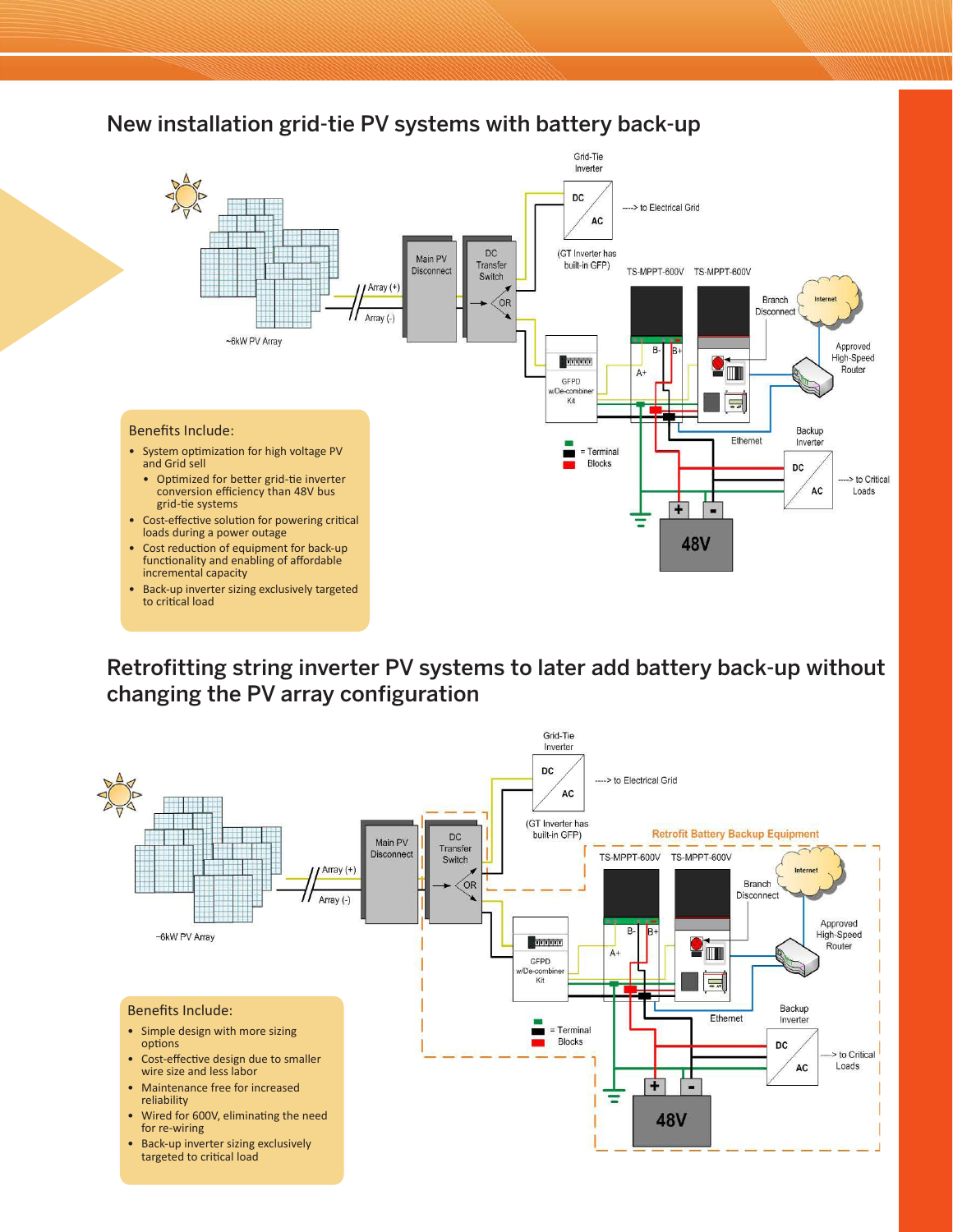# Battery-Based Wind Systems\*\*



#### Cost-Effective Solution:

- Until now there has not been a way to use larger size wind turbines in off-grid installations.
	- The TS-MPPT-600V enables the use of larger off-grid wind turbines.
- The TS-MPPT-600V was designed to be used in parallel\*\* to manage charging from a single wind input.
	- Up to four controllers in parallel\*\* for a 12- 15kWp\* wind system.
	- Wind may output native voltages up to 600 Voc.

#### Efficiency:

• The TS-MPPT-600V enables more efficient wind turbine operation via power curve tracking MPPT technology.

\*\*\* Input (crowbar) overvoltage protection may be required to protect the wind turbine in the event of a controller fault

Morningstar's TriStar MPPT 600V Charge Controller:

- Features an innovative digital signal processor and utilizes Morningstar's advanced TrakStar MPPT technology to harvest the maximum available energy from the solar array's or wind turbine's peak power point within the controller's operating range—ensuring the maximum power point is chosen under all ambient conditions
- Utilizes high-speed processing and control methodology—sweeps from array or wind Voc to battery voltage in less than one tenth of a second, faster than all similar controllers
- Uses Morningstar's advanced 4-stage charging algorithm to optimize battery health
- Features extensive system networking, monitoring and communications
- Offers superior lightning protection from nearby voltage and current spikes
- Features extensive electronic protections and environmentally tolerant construction
- Provides the highest reliability and excellent performance—engineered with a robust thermal, mechanical and electrical design

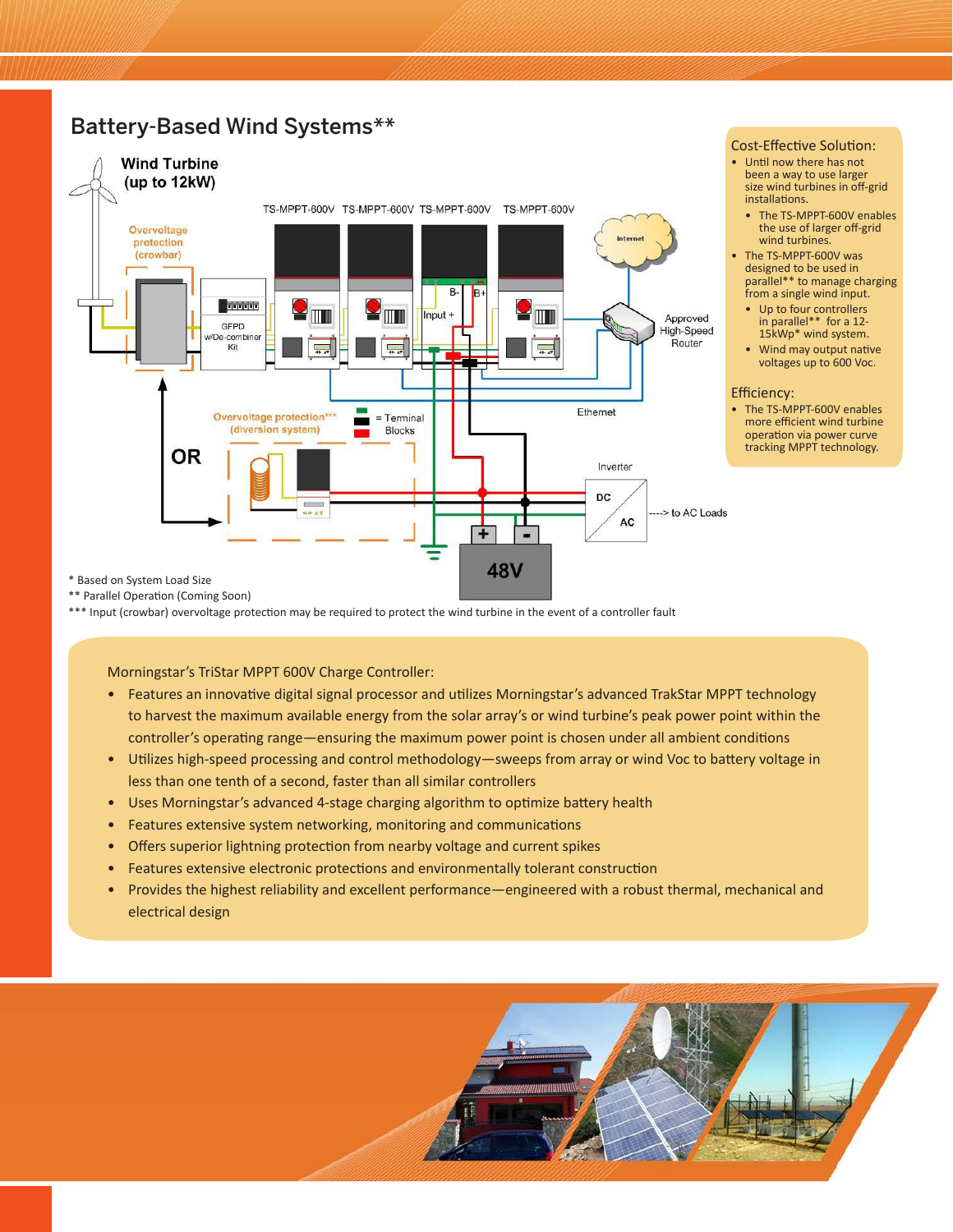|                                        | TS-MPPT-60-600V-48                                                              | TS-MPPT-60-600V-48-DB                                                    |
|----------------------------------------|---------------------------------------------------------------------------------|--------------------------------------------------------------------------|
| <b>ELECTRICAL</b>                      |                                                                                 |                                                                          |
| Peak Efficiency                        | 97.5%                                                                           | 97.5%                                                                    |
| Maximum Battery Current                | 60A                                                                             | 60A                                                                      |
| <b>Maximum Input Current</b>           | 15A                                                                             | <b>15A</b>                                                               |
| Maximum Open Circuit Voltage           | 600V                                                                            | 600V                                                                     |
| <b>Nominal Solar Input</b>             | 3200Wp                                                                          | 3200Wp                                                                   |
| Nominal System Voltage                 | 48 Vdc                                                                          | 48 Vdc                                                                   |
| <b>Battery Operating Voltage Range</b> | 16-72 Vdc                                                                       | 16-72 Vdc                                                                |
| Input Operating Voltage Range          | 5-525 V                                                                         | 5-525 V                                                                  |
| <b>Voltage Accuracy</b>                | $\leq$ 0.1% +/- 100 mV                                                          | $\leq$ 0.1% +/- 100 mV                                                   |
| Self-Consumption                       | $1.75 - 2.5 W$                                                                  | $1.75 - 2.5 W$                                                           |
| <b>Transient Surge Protection</b>      | 4500 W / port                                                                   | 4500 W / port                                                            |
| <b>MECHANICAL</b>                      |                                                                                 |                                                                          |
| <b>Dimensions</b>                      | 39.2 x 22.1 x 14.9 cm<br>15.4 x 8.7 x 5.9 in                                    | 54.2 x 22.1 x 14.9 cm<br>$21.4 \times 8.7 \times 5.9$ in                 |
| Maximum Wire Size                      |                                                                                 |                                                                          |
| <b>Power Terminals</b>                 | $2.5$ mm <sup>2</sup> - 35 mm <sup>2</sup><br>14 AWG - 2 AWG                    | 2.5 mm <sup>2</sup> - 35 mm <sup>2</sup><br>14 AWG - 2 AWG               |
| RTS/Sense Terminals                    | $0.25$ mm <sup>2</sup> - 1.0 mm <sup>2</sup><br>24 AWG - 16 AWG                 | $0.25$ mm <sup>2</sup> - 1.0 mm <sup>2</sup><br>24 AWG - 16 AWG          |
| <b>Conduit Knockouts</b>               | M20; 1/2, 1, 1-1/4 inch (trade size)                                            | M20; 1/2, 1, 1-1/4 inch (trade size)                                     |
| Mounting                               | Vertical Surface                                                                | Vertical Surface                                                         |
| <b>Enclosure Rating</b>                | Type 1 (indoor and vented)                                                      | Type 1 (indoor and vented)                                               |
| Ingress Protection                     | <b>IP20</b>                                                                     | <b>IP20</b>                                                              |
| Unit Weight                            | 9.0 kg / 19.8 lbs.                                                              | 12.8 kg / 28.1 lbs.                                                      |
| <b>ENVIRONMENTAL</b>                   |                                                                                 |                                                                          |
| <b>Ambient Operating Temperature</b>   | -40 °C to +45 °C<br>-40 °F to +113 °F                                           | $-40 °C$ to $+45 °C$<br>-40 °F to +113 °F                                |
| Storage Temperature                    | -55 °C to +85 °C<br>-67 °F to +185 °F                                           | -55 °C to +85 °C<br>-67 °F to +185 °F                                    |
| <b>Humidity</b>                        | 100% non-condensing                                                             | 100% non-condensing                                                      |
| Tropicalization                        | Epoxy Encapsulation, Conformal Coating,<br><b>Marine-Rated Terminals</b>        | Epoxy Encapsulation, Conformal Coating,<br><b>Marine-Rated Terminals</b> |
| <b>ELECTRONIC PROTECTIONS</b>          |                                                                                 |                                                                          |
| Input                                  | Overload, High Voltage                                                          |                                                                          |
| <b>Battery</b>                         | High Voltage, Battery Sense Disconnected, Remote Temperature Sense Disconnected |                                                                          |
| <b>General Operation</b>               | High Temperature, Reverse Current at Night, Lightning and Transient Surges      |                                                                          |
| <b>COMMUNICATION</b>                   |                                                                                 |                                                                          |
| Ports                                  | Ethernet, EIA-485, RS-232, MeterBus                                             |                                                                          |
|                                        | MeterBus, MODBUS RTU, MODBUS TCP/IP, HTTP, SNMP v2, SMTP                        |                                                                          |
| <b>Supported Protocols</b>             |                                                                                 |                                                                          |